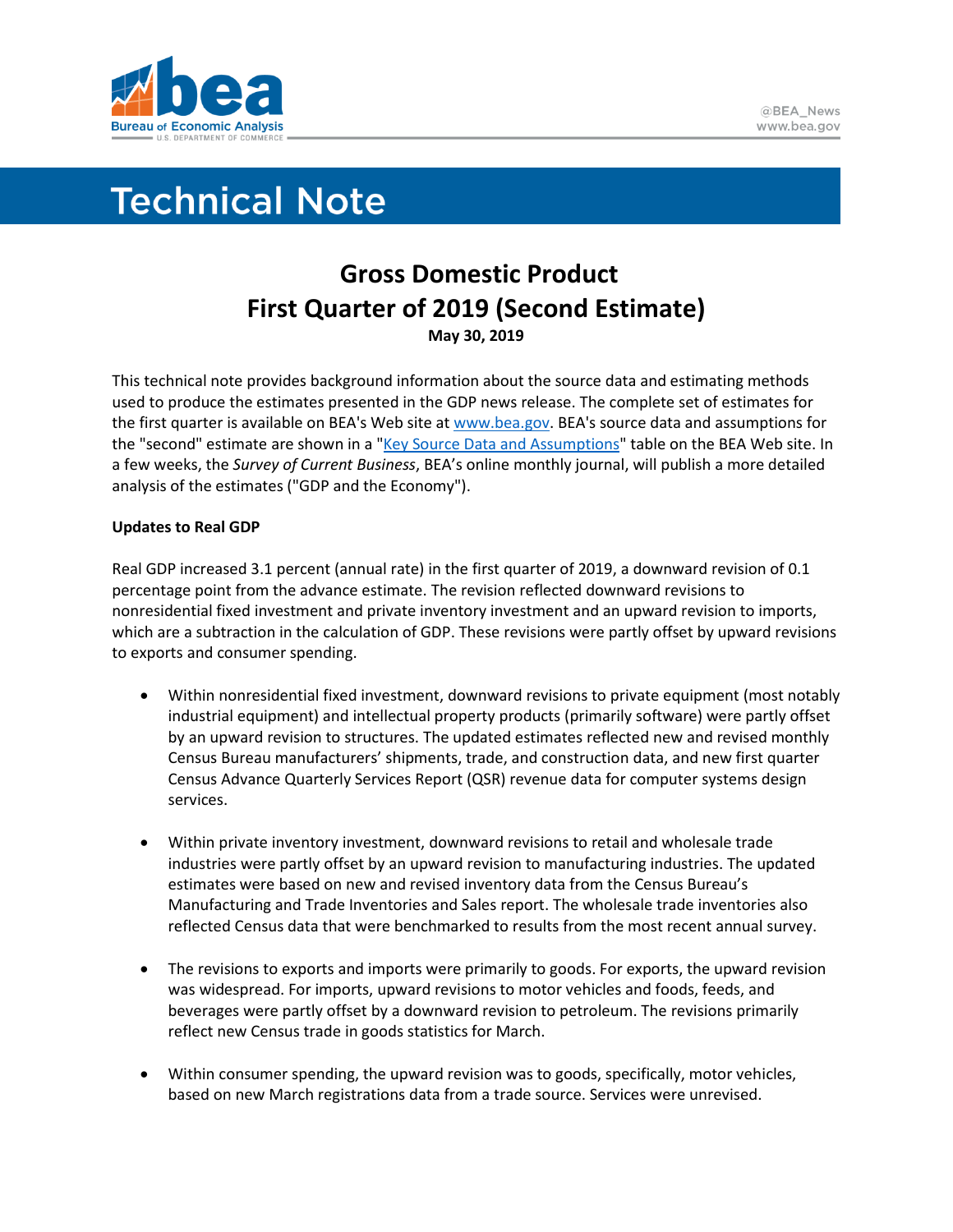

#### **Prices**

BEA's featured measure of inflation in the U.S. economy, the price index for gross domestic purchases, increased 0.7 percent in the first quarter, 0.1 percentage point less than previously estimated.

The price index for personal consumption expenditures (PCE) increased 0.4 percent, revised down 0.2 percentage point. Excluding food and energy prices, the PCE price index increased 1.0 percent, revised down 0.3 percentage point.

#### **Gross Domestic Income and Corporate Profits**

Real gross domestic income (GDI), which measures output of the economy as the costs incurred and the incomes earned in the production of goods and services (as measured by GDP), increased 1.4 percent in the first quarter. The average of real GDP and real GDI increased 2.2 percent.

Profits from current production decreased \$65.4 billion, or 2.8 percent (quarterly rate), in the first quarter. Domestic profits of financial corporations increased \$7.4 billion, domestic profits of nonfinancial corporations decreased \$62.1 billion, and rest-of-the-world profits decreased \$10.7 billion.

BEA's profits measure that is conceptually most similar to S&P 500 profits—national after-tax profits without inventory valuation and capital consumption adjustments—decreased \$15.9 billion in the first quarter. First-quarter national after-tax profits (shown in line 11 of table 9 of the GDP news release) increased 1.6 percent from the same quarter one year ago.

#### **Revisions to Wages and Salaries in the Fourth Quarter**

In addition to presenting updated estimates for the first quarter, today's release presents revised estimates of fourth-quarter wages and salaries, personal taxes, and contributions for government social insurance. These estimates reflect new wage and salary tabulations for the fourth quarter from the Bureau of Labor Statistics Quarterly Census of Employment and Wages report.

- Wages and salaries are now estimated to have increased \$45.3 billion in the fourth quarter of 2018, a downward revision of \$54.7 billion.
- Real disposable personal income is now estimated to have increased 3.2 percent (annual rate) in the fourth quarter and 2.2 percent in the first. (By comparison, the estimates that were available last month showed increases of 4.3 percent in the fourth quarter and 2.4 percent in the first.)
- The revision to fourth-quarter wages and salaries also resulted in a revision to gross domestic income. Real GDI is now estimated to have increased 0.5 percent in the fourth quarter, a downward revision of 1.2 percentage points.